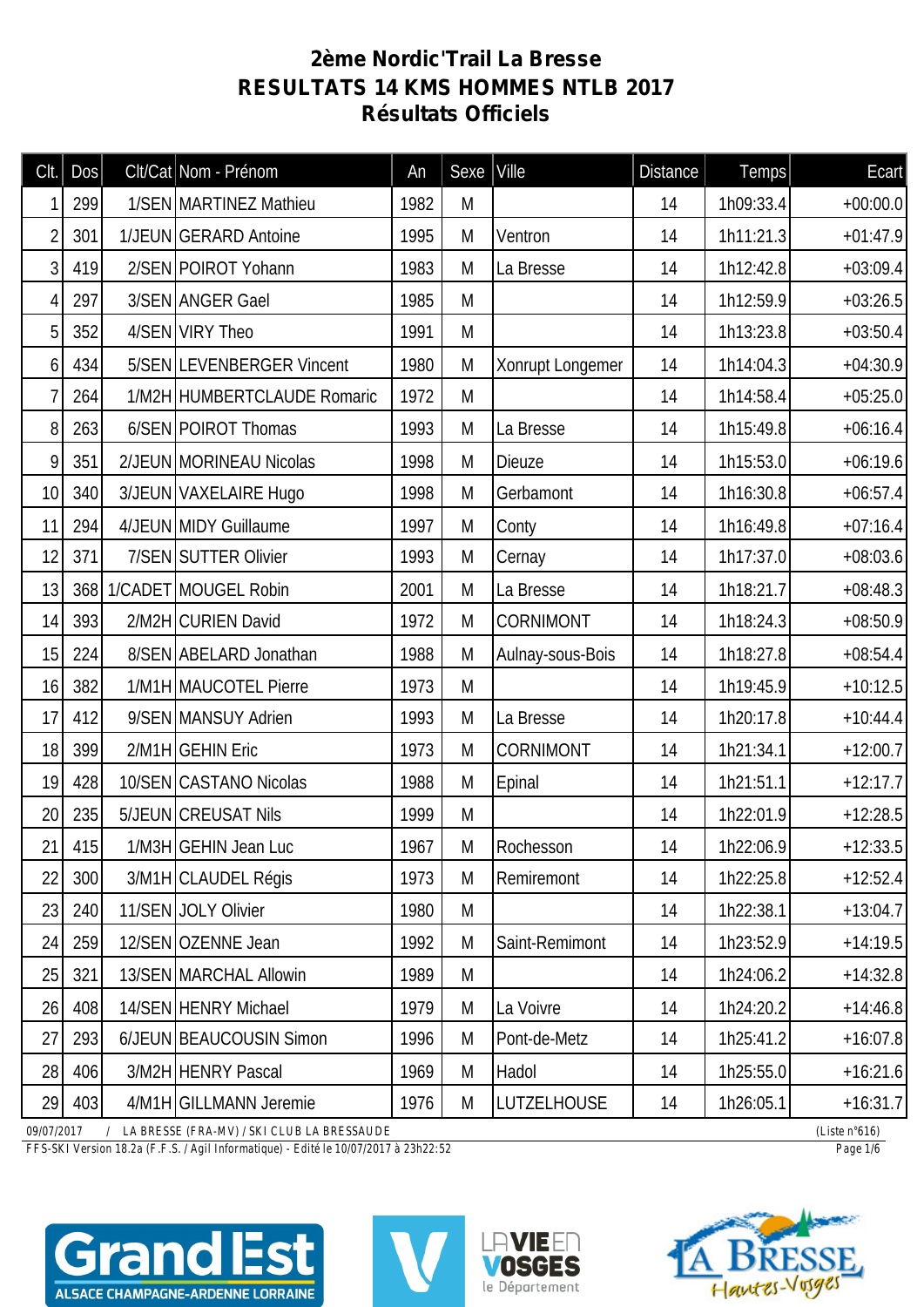| CIt. | DOS | Clt/Cat Nom - Prénom          | An   | Sexe | Ville           | <b>Distance</b> | Temps     | Ecart      |
|------|-----|-------------------------------|------|------|-----------------|-----------------|-----------|------------|
| 30   | 324 | 7/JEUN MARIOTTE Lucien        | 1999 | M    | Brouderdorff    | 14              | 1h26:59.2 | $+17:25.8$ |
| 31   | 422 | 8/JEUN LEROY Benjamin         | 1995 | M    | <b>Bussang</b>  | 14              | 1h26:59.8 | $+17:26.4$ |
| 32   | 341 | 15/SEN CHAUDEY Thibery        | 1990 | M    |                 | 14              | 1h27:01.2 | $+17:27.8$ |
| 33   | 267 | 16/SEN MARCHAL Julien         | 1985 | M    | La Bresse       | 14              | 1h27:13.8 | $+17:40.4$ |
| 34   | 429 | 17/SEN MAGINOT Pascal         | 1981 | M    | Issenheim       | 14              | 1h27:18.8 | $+17:45.4$ |
| 35   | 305 | 2/CADET BOEHRINGER Arthur     | 2000 | M    | Jungholtz       | 14              | 1h28:07.4 | $+18:34.0$ |
| 36   | 405 | 4/M2H VERTONGHEN Yves         | 1972 | M    | Belgique        | 14              | 1h28:25.4 | $+18:52.0$ |
| 37   | 302 | 18/SEN URSPRUNG Benoit        | 1985 | M    | Pfastatt        | 14              | 1h29:18.0 | $+19:44.6$ |
| 38   | 364 | 19/SEN FOUSNAQUER Léopold     | 1994 | M    | Nancy           | 14              | 1h29:31.5 | $+19:58.1$ |
| 39   |     | 370 3/CADET POIROT Julien     | 2001 | M    | <b>Bruyères</b> | 14              | 1h30:02.2 | $+20:28.8$ |
| 40   | 227 | 5/M2H BECHERT olivier         | 1971 | M    | Golbey          | 14              | 1h30:05.8 | $+20:32.4$ |
| 41   | 201 | 20/SEN CHIPOT Mathieu         | 1993 | M    |                 | 14              | 1h30:37.3 | $+21:03.9$ |
| 42   |     | 255 4/CADET ZIMMERMANN Kylian | 2001 | M    |                 | 14              | 1h30:44.0 | $+21:10.6$ |
| 43   | 304 | 9/JEUN HANAUER Sébastien      | 1996 | M    | Gundolsheim     | 14              | 1h31:01.2 | $+21:27.8$ |
| 44   | 345 | 10/JEUN WOILLARD Augustin     | 1997 | M    | Benney          | 14              | 1h31:01.9 | $+21:28.5$ |
| 45   | 262 | 21/SEN MANSUY Jeremy          | 1982 | M    | La Bresse       | 14              | 1h31:37.3 | $+22:03.9$ |
| 46   | 216 | 22/SEN MATRY Julien           | 1982 | M    | Nancy           | 14              | 1h32:44.0 | $+23:10.6$ |
| 47   | 430 | 23/SEN WILHELM David          | 1984 | M    | Langaite        | 14              | 1h33:01.8 | $+23:28.4$ |
| 48   | 298 | 11/JEUN CHONAVEL Lucas        | 1998 | M    | Saint-Nabord    | 14              | 1h33:07.2 | $+23:33.8$ |
| 49   | 331 | 24/SEN PETITGENET Mickael     | 1985 | M    |                 | 14              | 1h33:07.7 | $+23:34.3$ |
| 50   | 244 | 25/SEN ARNOULD Simon          | 1992 | M    | La Bresse       | 14              | 1h33:10.3 | $+23:36.9$ |
| 51   | 397 | 5/M1H LAMBERT Jerome          | 1973 | M    | LA BRESSE       | 14              | 1h33:12.0 | $+23:38.6$ |
| 52   | 211 | 6/M1H ARNOULD Cyril           | 1975 | M    | La Bresse       | 14              | 1h33:15.3 | $+23:41.9$ |
| 53   | 254 | 7/M1H ZIMMERMANN David        | 1974 | M    |                 | 14              | 1h33:36.6 | $+24:03.2$ |
| 54   | 402 | 8/M1H TANCHE Olivier          | 1973 | M    | Belgique        | 14              | 1h34:31.4 | $+24:58.0$ |
| 55   |     | 210 5/CADET POIROT Paul       | 2001 | M    | La Bresse       | 14              | 1h34:57.4 | $+25:24.0$ |
| 56   | 378 | 9/M1H CLAUDE Laurent          | 1973 | M    | Saint-Nabord    | 14              | 1h35:10.7 | $+25:37.3$ |
| 57   | 320 | 26/SEN SION Edouard           | 1993 | M    | Amiens          | 14              | 1h35:29.9 | $+25:56.5$ |
| 58   | 303 | 10/M1H BEAURAIN Eric          | 1973 | M    | Fellering       | 14              | 1h35:43.8 | $+26:10.4$ |

*FFS-SKI Version 18.2a (F.F.S. / Agil Informatique) - Edité le 10/07/2017 à 23h22:53 Page 2/6*







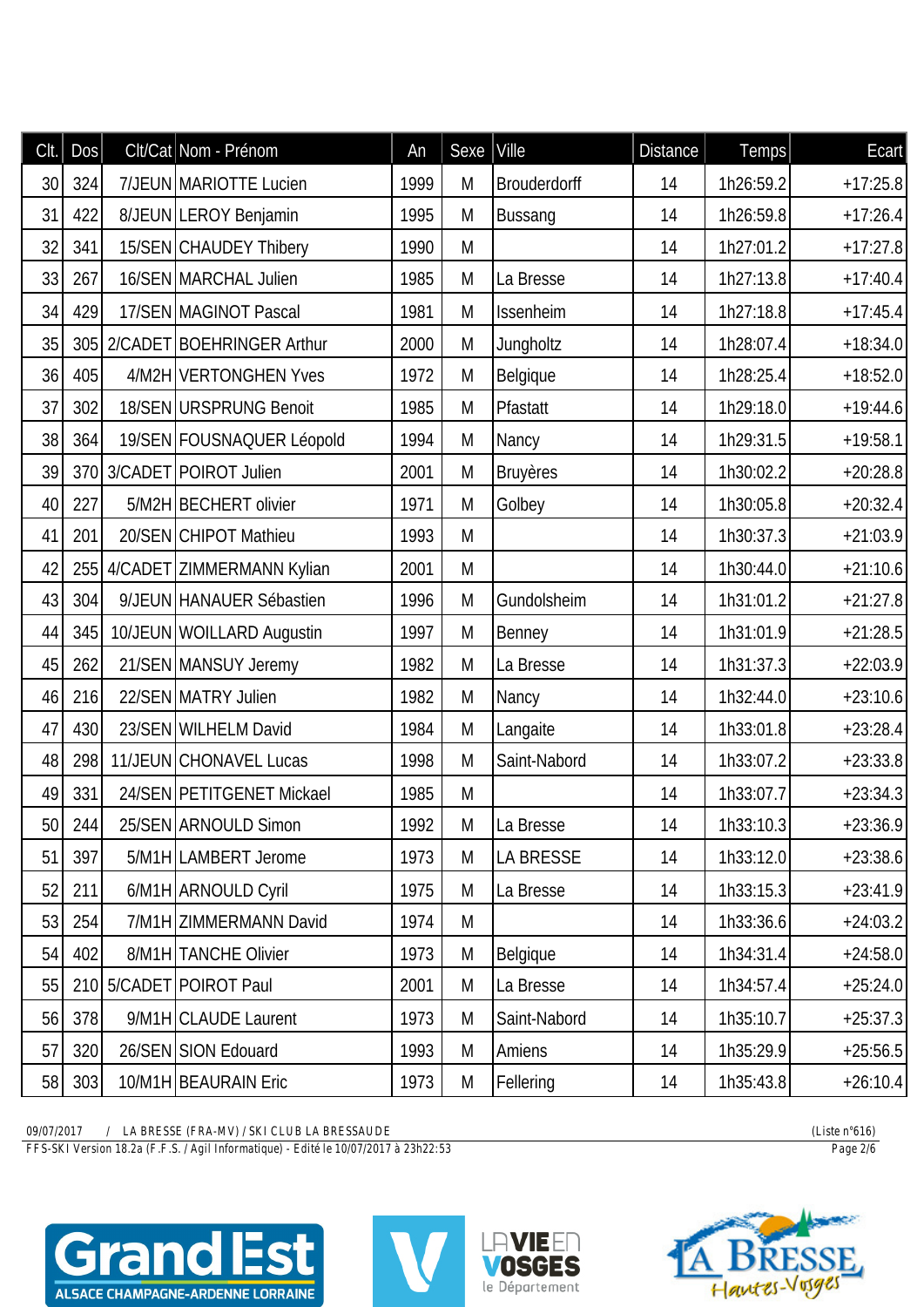| CIt. | DOS | Clt/Cat Nom - Prénom        | An   | Sexe | Ville            | <b>Distance</b> | Temps     | Ecart      |
|------|-----|-----------------------------|------|------|------------------|-----------------|-----------|------------|
| 59   | 295 | 11/M1H FATET Eric           | 1977 | M    | Gignéville       | 14              | 1h36:14.8 | $+26:41.4$ |
| 60   | 322 | 27/SEN MENGIN Thomas        | 1990 | M    | La Bresse        | 14              | 1h36:27.3 | $+26:53.9$ |
| 61   | 421 | 12/M1H MARION Guillaume     | 1976 | M    | Saint Nabord     | 14              | 1h37:31.1 | $+27:57.7$ |
| 62   | 221 | 28/SEN EZZAT Fawaz          | 1989 | M    |                  | 14              | 1h37:58.7 | $+28:25.3$ |
| 63   | 338 | 29/SEN KROMMENACKER Brice   | 1981 | M    | Dolving          | 14              | 1h38:42.6 | $+29:09.2$ |
| 64   | 354 | 13/M1H DADOLLE Laurent      | 1974 | M    |                  | 14              | 1h39:15.8 | $+29:42.4$ |
| 65   | 310 | 12/JEUN FLAMAND Rémi        | 1999 | M    | Troisfontaines   | 14              | 1h39:29.3 | $+29:55.9$ |
| 66   | 433 | 2/M3H TITEUX Arnaud         | 1964 | M    | Floremont        | 14              | 1h39:48.2 | $+30:14.8$ |
| 67   | 239 | 3/M3H CREUSAT Jean Marie    | 1963 | M    |                  | 14              | 1h40:14.2 | $+30:40.8$ |
| 68   | 427 | 30/SEN COUVEZ Christophe    | 1978 | M    | Epinal           | 14              | 1h40:40.3 | $+31:06.9$ |
| 69   | 353 | 13/JEUN CLAUDE Guillaume    | 1999 | M    | Gérardmer        | 14              | 1h41:16.9 | $+31:43.5$ |
| 70   | 379 | 4/M3H RAYMOND Philippe      | 1956 | M    | Esboz-Brest      | 14              | 1h41:23.8 | $+31:50.4$ |
| 71   | 365 | 31/SEN BEAUX Vincent        | 1994 | M    |                  | 14              | 1h41:54.7 | $+32:21.3$ |
| 72   | 292 | 5/M3H LOPES Antonio         | 1961 | M    | Holtzheim        | 14              | 1h42:21.4 | $+32:48.0$ |
| 73   | 344 | 14/JEUN ANDRE Malo          | 1997 | M    | Benney           | 14              | 1h42:35.2 | $+33:01.8$ |
| 74   | 270 | 32/SEN PETIT Florian        | 1991 | M    | <b>Belfort</b>   | 14              | 1h42:56.7 | $+33:23.3$ |
| 75   | 384 | 14/M1H PETITJEAN Christophe | 1977 | M    | Ahéville         | 14              | 1h43:01.1 | $+33:27.7$ |
| 76   | 373 | 6/M2H FLEURETTE Yannick     | 1968 | M    | Kintzheim        | 14              | 1h43:13.1 | $+33:39.7$ |
| 77   | 317 | 15/JEUN MARCHAL Loic        | 1996 | M    | Rupt-sur-Moselle | 14              | 1h43:33.1 | $+33:59.7$ |
| 78   | 374 | 33/SEN MONNE Jérome         | 1981 | M    | Epinal           | 14              | 1h43:54.3 | $+34:20.9$ |
| 79   | 383 | 34/SEN MARFORT Nicolas      | 1982 | M    | Norroy           | 14              | 1h43:55.6 | $+34:22.2$ |
| 80   | 355 | 6/M3H AUBERT Thierry        | 1967 | M    | Oyonnax          | 14              | 1h44:04.1 | $+34:30.7$ |
| 81   | 250 | 35/SEN ROUSSEL Arnaud       | 1981 | M    |                  | 14              | 1h44:17.9 | $+34:44.5$ |
| 82   | 361 | 36/SEN SOLDEVILA Gaylord    | 1992 | M    | Valdoie          | 14              | 1h45:12.0 | $+35:38.6$ |
| 83   | 418 | 16/JEUN PETIT Virgil        | 1997 | M    | La Voivre        | 14              | 1h45:20.8 | $+35:47.4$ |
| 84   | 217 | 37/SEN LEMARE Romain        | 1983 | M    | Nancy            | 14              | 1h45:34.4 | $+36:01.0$ |
| 85   | 242 | 6/CADET BRUCKER Leandre     | 2001 | M    | Anould           | 14              | 1h45:39.5 | $+36:06.1$ |
| 86   | 276 | 7/M3H LECLERC Frederic      | 1965 | M    | Relanges         | 14              | 1h45:42.8 | $+36:09.4$ |
| 87   | 349 | 38/SEN GROSJEAN Arthur      | 1988 | M    |                  | 14              | 1h45:46.1 | $+36:12.7$ |

*FFS-SKI Version 18.2a (F.F.S. / Agil Informatique) - Edité le 10/07/2017 à 23h22:53 Page 3/6*







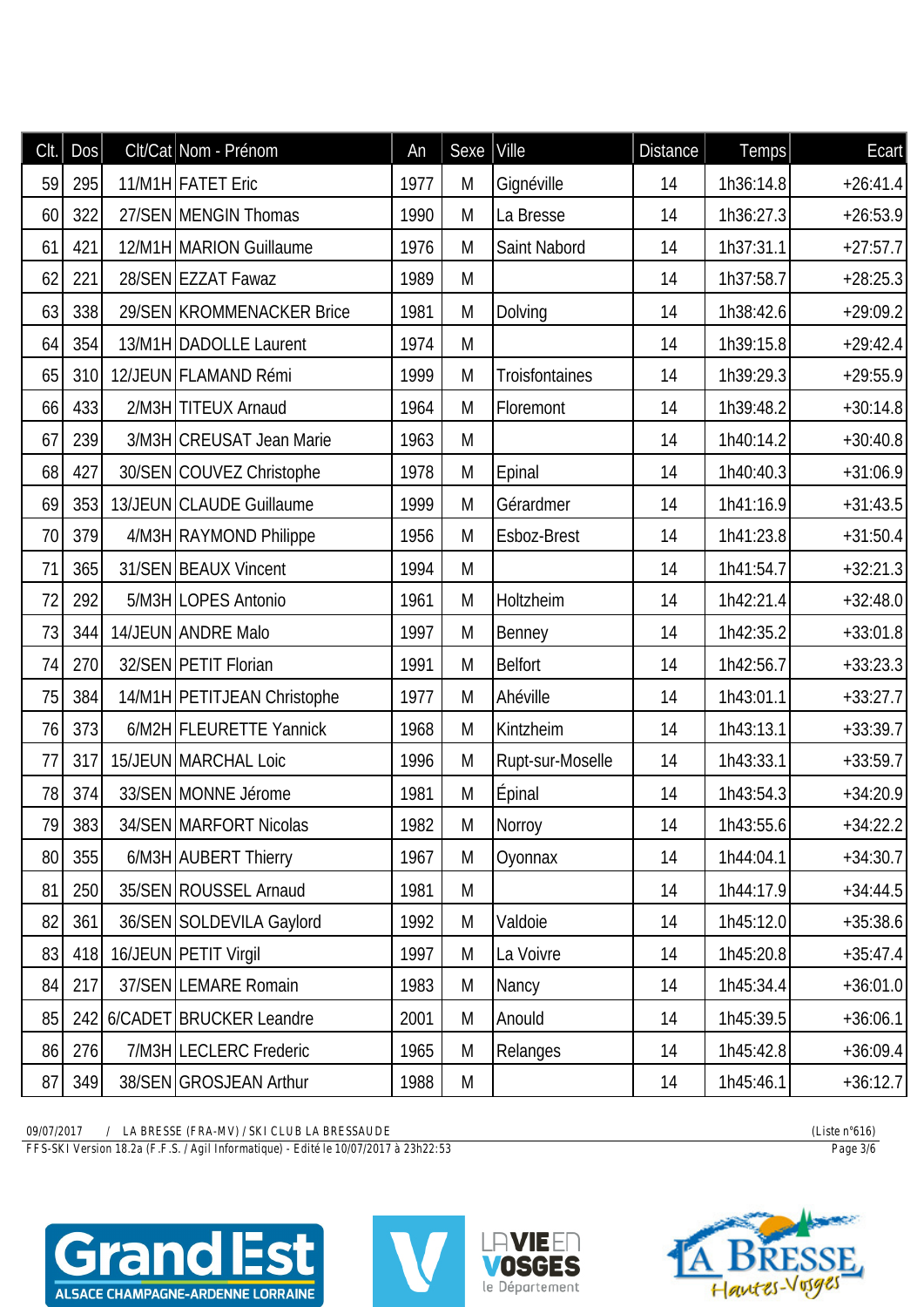| CIt. | DOS | Clt/Cat Nom - Prénom       | An   | Sexe Ville |                        | <b>Distance</b> | Temps     | Ecart      |
|------|-----|----------------------------|------|------------|------------------------|-----------------|-----------|------------|
| 88   | 359 | 39/SEN NURDIN Yannick      | 1981 | M          | Raon-aux-Bois          | 14              | 1h46:27.5 | $+36:54.1$ |
| 89   | 369 | 40/SEN HEISSAT Nicolas     | 1985 | M          |                        | 14              | 1h46:37.5 | $+37:04.1$ |
| 90   | 296 | 8/M3H SAIDI Michel         | 1963 | M          | Essey-lès-Nancy        | 14              | 1h47:02.7 | $+37:29.3$ |
| 91   | 432 | 41/SEN GUEHRAR Stéphane    | 1981 | M          | Oberstinzel            | 14              | 1h48:00.9 | $+38:27.5$ |
| 92   | 222 | 42/SEN LOURY Matthieu      | 1991 | M          |                        | 14              | 1h48:03.7 | $+38:30.3$ |
| 93   | 346 | 43/SEN GABIER Fabien       | 1978 | M          |                        | 14              | 1h48:06.2 | $+38:32.8$ |
| 94   | 420 | 44/SEN LAURENT Jimmy       | 1988 | M          | <b>Bains Les Bains</b> | 14              | 1h48:07.9 | $+38:34.5$ |
| 95   | 203 | 15/M1H COSTILLE Bruno      | 1974 | M          |                        | 14              | 1h48:10.2 | $+38:36.8$ |
| 96   | 325 | 45/SEN LEVANBAY Jeremy     | 1989 | M          | Évette-Salbert         | 14              | 1h48:26.5 | $+38:53.1$ |
| 97   | 286 | 17/JEUN L HOMMELET Clément | 1998 | M          | <b>Bressuire</b>       | 14              | 1h49:18.9 | $+39:45.5$ |
| 98   | 287 | 18/JEUN L HOMMELET Severin | 1996 | M          | <b>Bressuire</b>       | 14              | 1h49:19.3 | $+39:45.9$ |
| 99   | 409 | 46/SEN PERRIN Quentin      | 1987 | M          |                        | 14              | 1h50:45.4 | $+41:12.0$ |
| 100  | 257 | 47/SEN VIEILLOT Vincent    | 1986 | M          | Lille                  | 14              | 1h51:01.7 | $+41:28.3$ |
| 101  | 362 | 19/JEUN KRATI Merwann      | 1997 | M          | Heillecourt            | 14              | 1h51:03.4 | $+41:30.0$ |
| 102  | 366 | 48/SEN RICHARD Julien      | 1987 | M          | Le Val-d'Ajol          | 14              | 1h51:32.6 | $+41:59.2$ |
| 103  | 238 | 9/M3H JOLY Thierry         | 1961 | M          | Cernay                 | 14              | 1h51:40.7 | $+42:07.3$ |
| 104  | 312 | 16/M1H KRAEMER Serge       | 1973 | M          |                        | 14              | 1h51:43.6 | $+42:10.2$ |
| 105  | 326 | 20/JEUN ARNOULD Alexis     | 1998 | M          |                        | 14              | 1h51:57.7 | $+42:24.3$ |
| 106  | 252 | 7/M2H GRANDJEAN Stéphane   | 1972 | M          | Saint-Nabord           | 14              | 1h53:12.0 | $+43:38.6$ |
| 107  | 268 | 10/M3H MASSON André        | 1956 | M          | La Bresse              | 14              | 1h53:36.8 | $+44:03.4$ |
| 108  | 395 | 8/M2H CHEBRE David         | 1971 | M          | LEXY                   | 14              | 1h53:51.9 | $+44:18.5$ |
| 109  | 273 | 11/M3H BEASAIN Eruc        | 1959 | M          |                        | 14              | 1h53:53.3 | $+44:19.9$ |
| 110  | 231 | 49/SEN SOSIN Nicolas       | 1994 | M          | Florange               | 14              | 1h53:58.0 | $+44:24.6$ |
| 111  | 237 | 17/M1H PERRIN Fabrice      | 1973 | M          | Rochesson              | 14              | 1h54:30.7 | $+44:57.3$ |
| 112  | 435 | 50/SEN OLIVIERA José       | 1980 | M          | Flavigny               | 14              | 1h54:34.2 | $+45:00.8$ |
| 113  | 248 | 12/M3H PETITGERARD Hervé   | 1967 | M          |                        | 14              | 1h55:05.6 | $+45:32.2$ |
| 114  | 230 | 13/M3H SCHERRER Jean       | 1951 | M          |                        | 14              | 1h55:18.2 | $+45:44.8$ |
| 115  | 219 | 14/M3H LIEBE Alain         | 1961 | M          | Nancy                  | 14              | 1h55:40.4 | $+46:07.0$ |
| 116  | 261 | 51/SEN MOREAU Nicolas      | 1989 | M          | Gérardmer              | 14              | 1h55:42.6 | $+46:09.2$ |

*FFS-SKI Version 18.2a (F.F.S. / Agil Informatique) - Edité le 10/07/2017 à 23h22:53 Page 4/6*







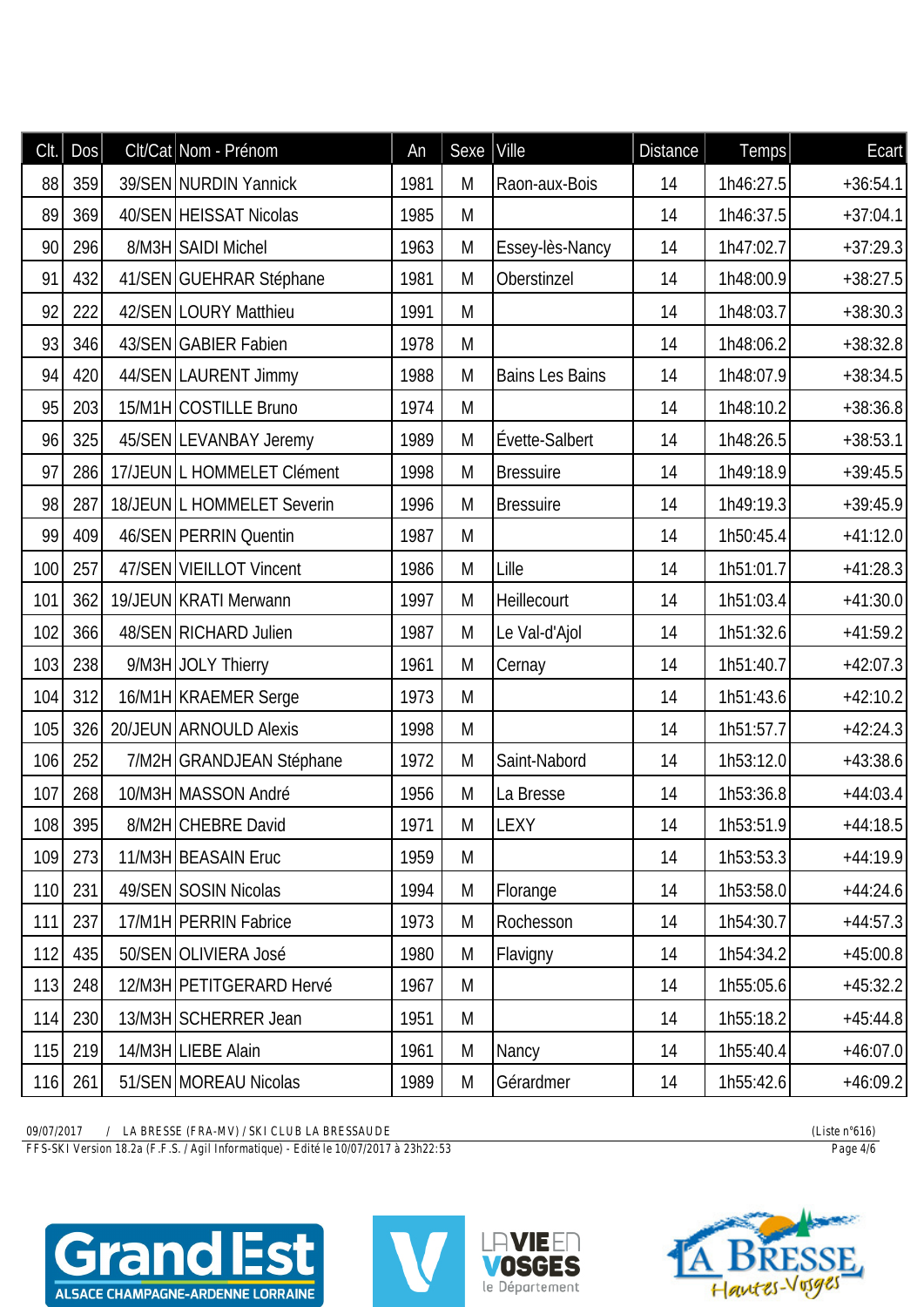| Clt. | DOS | Clt/Cat Nom - Prénom         | <b>An</b> | Sexe | Ville                | <b>Distance</b> | Temps     | Ecart        |
|------|-----|------------------------------|-----------|------|----------------------|-----------------|-----------|--------------|
| 117  | 260 | 52/SEN MOREAU Sebastien      | 1993      | M    | Épinal               | 14              | 1h55:43.9 | $+46:10.5$   |
| 118  | 323 | 53/SEN PAGÈS Clément         | 1982      | M    |                      | 14              | 1h56:09.6 | $+46:36.2$   |
| 119  | 277 | 54/SEN EMERICK Peltier       | 1989      | M    |                      | 14              | 1h56:35.3 | $+47:01.9$   |
| 120  | 306 | 15/M3H BLANDIN Francis       | 1966      | M    | Nancy                | 14              | 1h57:02.4 | $+47:29.0$   |
| 121  | 385 | 16/M3H PHILIPPE Etienne      | 1950      | M    | La Bresse            | 14              | 1h57:11.5 | $+47:38.1$   |
| 122  |     | 376 7/CADET NICOUX Antoine   | 2001      | M    |                      | 14              | 1h58:36.0 | $+49:02.6$   |
| 123  | 424 | 55/SEN GERMAIN Thierry       | 1982      | M    | Gerardmer            | 14              | 1h59:16.8 | $+49:43.4$   |
| 124  | 414 | 17/M3H BENEDETTI Jean Pierre | 1954      | M    | Morzine Avoriaz      | 14              | 1h59:23.8 | $+49:50.4$   |
| 125  | 343 | 18/M3H ANDRÉ Stéphane        | 1966      | M    | Benney               | 14              | 1h59:54.1 | $+50:20.7$   |
| 126  | 315 | 56/SEN VALDENAIRE Mickael    | 1981      | M    |                      | 14              | 2h00:46.6 | $+51:13.2$   |
| 127  | 282 | 57/SEN MANGIN David          | 1989      | M    |                      | 14              | 2h00:54.1 | $+51:20.7$   |
| 128  | 396 | 19/M3H COUSIN Bruno          | 1960      | M    | <b>THANN</b>         | 14              | 2h01:13.4 | $+51:40.0$   |
| 129  | 271 | 18/M1H BEAUDOT Sébastien     | 1973      | M    | <b>Éloyes</b>        | 14              | 2h01:30.3 | $+51:56.9$   |
| 130  | 319 | 9/M2H GALLAND Olivier        | 1971      | M    | Pont-à-Mousson       | 14              | 2h01:44.1 | $+52:10.7$   |
| 131  | 206 | 58/SEN CÔTE-REY Béryl        | 1983      | M    |                      | 14              | 2h02:20.2 | $+52:46.8$   |
| 132  | 367 | 10/M2H POLLET Stéphan        | 1969      | M    | Pasadena             | 14              | 2h02:34.8 | $+53:01.4$   |
| 133  | 316 | 20/M3H DOHET Olivier         | 1960      | M    | <b>Buhl-Lorraine</b> | 14              | 2h02:45.7 | $+53:12.3$   |
| 134  | 258 | 11/M2H AUBERT Pascal         | 1970      | M    |                      | 14              | 2h03:07.7 | $+53:34.3$   |
| 135  | 269 | 59/SEN LAGRUE Jérôme         | 1991      | M    |                      | 14              | 2h06:11.9 | $+56:38.5$   |
| 136  | 357 | 60/SEN COURSIN Stephane      | 1988      | M    |                      | 14              | 2h07:54.3 | $+58:20.9$   |
| 137  | 334 | 19/M1H RAMI Mustapha         | 1973      | M    | Mundolsheim          | 14              | 2h08:47.2 | $+59:13.8$   |
| 138  | 249 | 61/SEN RICHARD julien        | 1983      | M    | Golbey               | 14              | 2h09:13.1 | $+59:39.7$   |
| 139  | 411 | 62/SEN VEDEL Matthieu        | 1990      | M    | Morschwiller Le      | 14              | 2h10:57.3 | $+1h01:23.9$ |
| 140  | 214 | 63/SEN VERGEOT Matthieu      | 1978      | M    |                      | 14              | 2h11:11.3 | $+1h01:37.9$ |
| 141  | 213 | 64/SEN CARLIER Thomas        | 1986      | M    |                      | 14              | 2h11:12.6 | $+1h01:39.2$ |
| 142  | 274 | 20/M1H CHAPPEZ Jerome        | 1973      | M    | Villers-lès-Nancy    | 14              | 2h11:24.0 | $+1h01:50.6$ |
| 143  | 307 | 21/M3H MOINE Daniel          | 1952      | M    |                      | 14              | 2h11:32.5 | $+1h01:59.1$ |
| 144  | 386 | 12/M2H RAMELLO Christophe    | 1971      | M    | Dieulouard           | 14              | 2h11:48.9 | $+1h02:15.5$ |
| 145  | 232 | 13/M2H GIRODON Anthony       | 1970      | M    |                      | 14              | 2h12:21.8 | $+1h02:48.4$ |

*FFS-SKI Version 18.2a (F.F.S. / Agil Informatique) - Edité le 10/07/2017 à 23h22:54 Page 5/6*